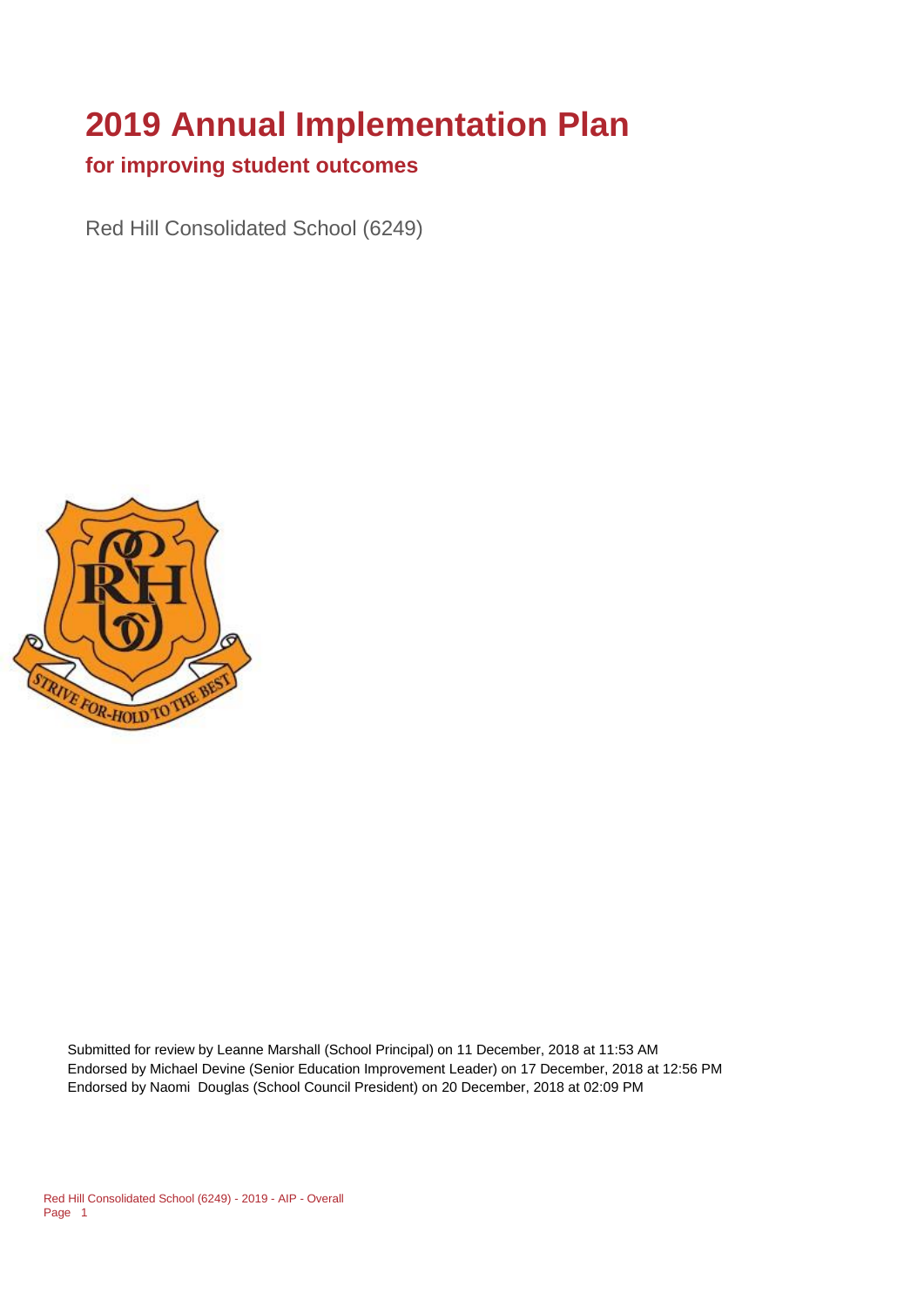# **Self-evaluation Summary - 2019**

|  |                                       | <b>FISO Improvement Model Dimensions</b><br>The 6 High-impact Improvement Initiatives are highlighted below in red. |                                                | <b>Self-evaluation Level</b>       |
|--|---------------------------------------|---------------------------------------------------------------------------------------------------------------------|------------------------------------------------|------------------------------------|
|  |                                       |                                                                                                                     | Building practice excellence                   | Embedding                          |
|  | bure<br>sta<br>lence                  |                                                                                                                     | Curriculum planning and assessment             | Embedding moving towards Excelling |
|  | Excellence<br>teaching ar<br>learning |                                                                                                                     | Evidence-based high-impact teaching strategies | Embedding                          |
|  |                                       |                                                                                                                     | Evaluating impact on learning                  | Embedding                          |

|                            | Building leadership teams           | Embedding moving towards Excelling |
|----------------------------|-------------------------------------|------------------------------------|
|                            | Instructional and shared leadership | Embedding moving towards Excelling |
| Professional<br>leadership | Strategic resource management       | Excelling                          |
|                            | Vision, values and culture          | Embedding moving towards Excelling |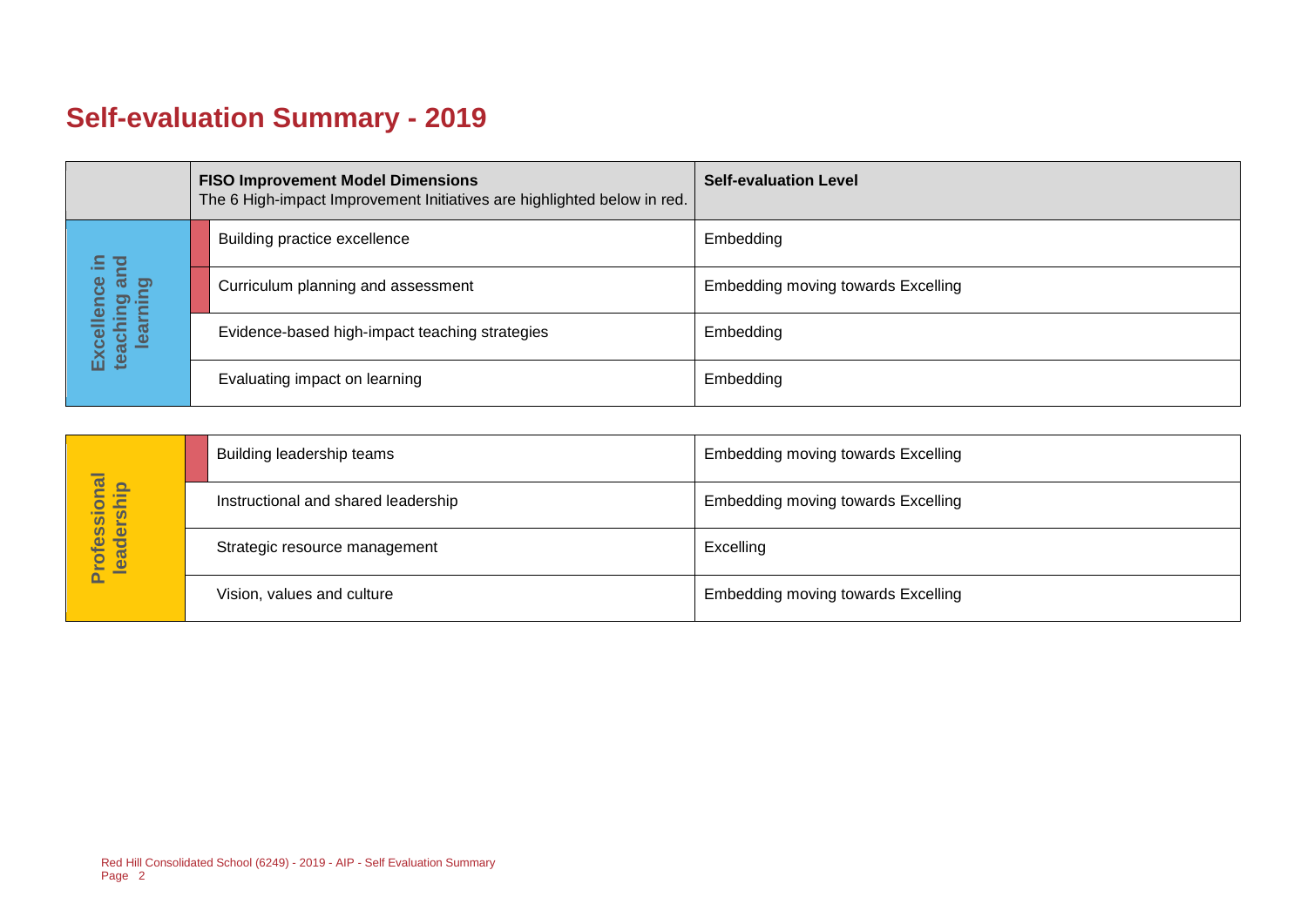|                                 | Empowering students and building school pride | <b>Embedding moving towards Excelling</b> |
|---------------------------------|-----------------------------------------------|-------------------------------------------|
| imate<br>pnin<br>$\overline{O}$ | Setting expectations and promoting inclusion  | Excelling                                 |
| learn<br>ဖ<br>Positiv<br>for    | Health and wellbeing                          | Excelling                                 |
|                                 | Intellectual engagement and self-awareness    | Embedding                                 |

| $\Xi$                                        | <b>Building communities</b>                  | Embedding moving towards Excelling |
|----------------------------------------------|----------------------------------------------|------------------------------------|
| <u>ත</u><br>Φ<br>Ē                           | Global citizenship                           | Embedding moving towards Excelling |
| _<br>@<br>91<br>w<br>enga<br><u> മ</u><br>ပိ | Networks with schools, services and agencies | Excelling                          |
|                                              | Parents and carers as partners               | Excelling                          |

|                                  | Empowering students and building scribble pride                            |                                              | ETHDEUUING HIOVING tOWATUS EXCEIING                                                                                                                                                                                                                                                                                                                                                                                                                                                                                                                                                                                                                                                                                                                                                                                                                                              |
|----------------------------------|----------------------------------------------------------------------------|----------------------------------------------|----------------------------------------------------------------------------------------------------------------------------------------------------------------------------------------------------------------------------------------------------------------------------------------------------------------------------------------------------------------------------------------------------------------------------------------------------------------------------------------------------------------------------------------------------------------------------------------------------------------------------------------------------------------------------------------------------------------------------------------------------------------------------------------------------------------------------------------------------------------------------------|
| Positive climate<br>for learning |                                                                            | Setting expectations and promoting inclusion | Excelling                                                                                                                                                                                                                                                                                                                                                                                                                                                                                                                                                                                                                                                                                                                                                                                                                                                                        |
|                                  | Health and wellbeing                                                       |                                              | Excelling                                                                                                                                                                                                                                                                                                                                                                                                                                                                                                                                                                                                                                                                                                                                                                                                                                                                        |
|                                  |                                                                            | Intellectual engagement and self-awareness   | Embedding                                                                                                                                                                                                                                                                                                                                                                                                                                                                                                                                                                                                                                                                                                                                                                                                                                                                        |
|                                  |                                                                            |                                              |                                                                                                                                                                                                                                                                                                                                                                                                                                                                                                                                                                                                                                                                                                                                                                                                                                                                                  |
|                                  | <b>Building communities</b>                                                |                                              | <b>Embedding moving towards Excelling</b>                                                                                                                                                                                                                                                                                                                                                                                                                                                                                                                                                                                                                                                                                                                                                                                                                                        |
| learning                         | Global citizenship                                                         |                                              | Embedding moving towards Excelling                                                                                                                                                                                                                                                                                                                                                                                                                                                                                                                                                                                                                                                                                                                                                                                                                                               |
| engagement in<br>Community       | Networks with schools, services and agencies                               |                                              | Excelling                                                                                                                                                                                                                                                                                                                                                                                                                                                                                                                                                                                                                                                                                                                                                                                                                                                                        |
|                                  | Parents and carers as partners                                             |                                              | Excelling                                                                                                                                                                                                                                                                                                                                                                                                                                                                                                                                                                                                                                                                                                                                                                                                                                                                        |
|                                  |                                                                            |                                              |                                                                                                                                                                                                                                                                                                                                                                                                                                                                                                                                                                                                                                                                                                                                                                                                                                                                                  |
|                                  | Enter your reflective comments                                             |                                              | In all areas we see a general rating of embedding, this is reflective of 4 years work in implementing the Contemporary<br>Learning Experience. Our school continues to work through a period of refinement of best practice. This will allow us to<br>target specific data sets and focus areas with the aim of excelling in further developing and strengthening the CLE. In 2018,<br>a whole school coaching model was instituted and in 2019 we plan to further develop this model to ensure this process is<br>more rigorous. In 2019 we will involve all staff in a second spiral of inquiry to investigate how we can effectively teach and<br>assess our Maths Learning Links. We will continue to focus on embedding informative teaching practices through our<br>readers workshop and utilise independent reading as a tool to increase student agency and engagement. |
| <b>Considerations for 2019</b>   |                                                                            |                                              | Staff will continue to unpack Amplify document to promote student voice, agency and leadership across all learning<br>domains. We aim to maintain student growth and number of student performing in the top two bands in NAPLAN.<br>All assessment will be viewed as Evidence of Learning to develop teachers understanding the continuous cycle of                                                                                                                                                                                                                                                                                                                                                                                                                                                                                                                             |
| Page 3                           | Red Hill Consolidated School (6249) - 2019 - AIP - Self Evaluation Summary |                                              |                                                                                                                                                                                                                                                                                                                                                                                                                                                                                                                                                                                                                                                                                                                                                                                                                                                                                  |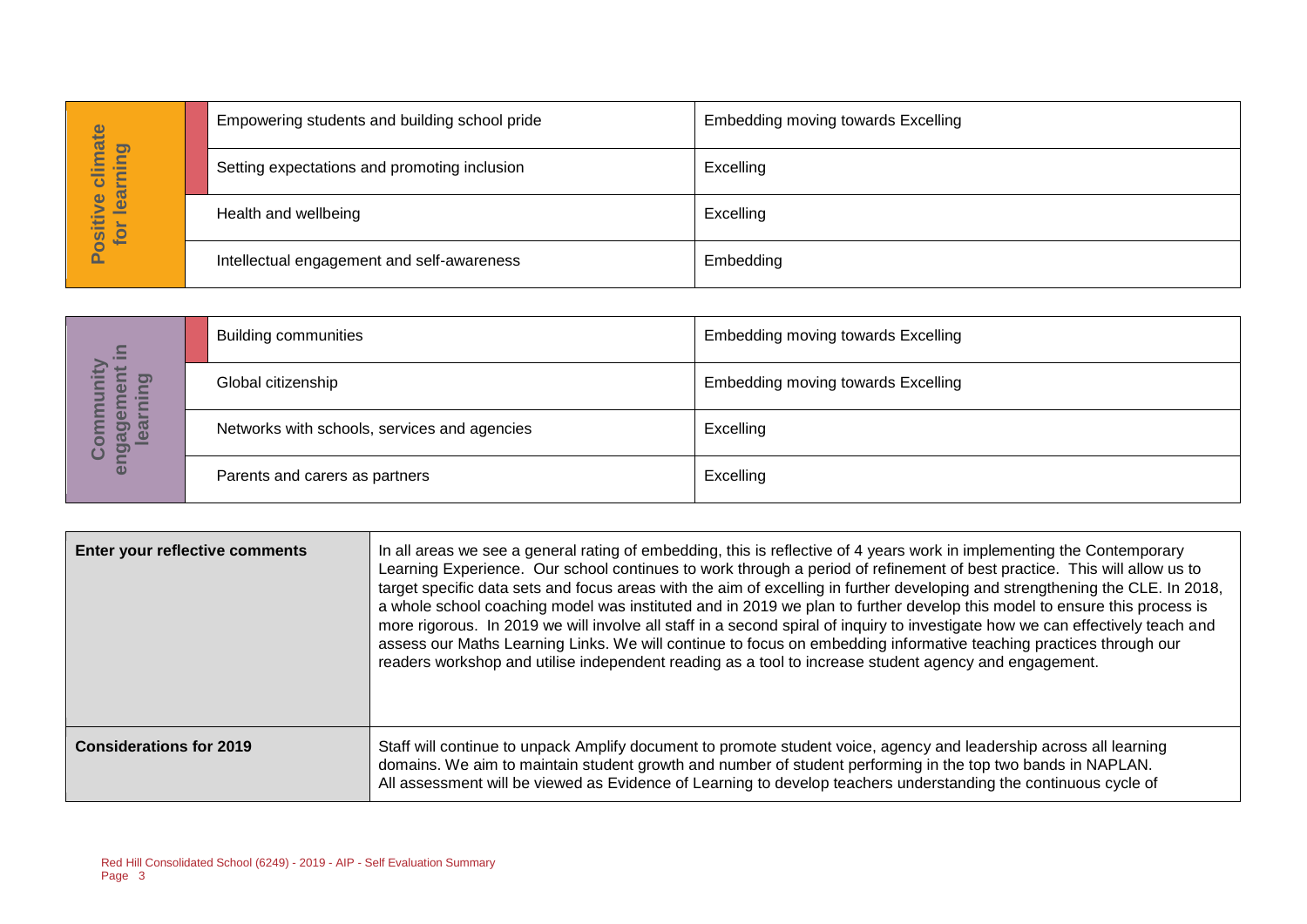|                                  | assessment and the impact on student progress and attainment. |
|----------------------------------|---------------------------------------------------------------|
| Documents that support this plan |                                                               |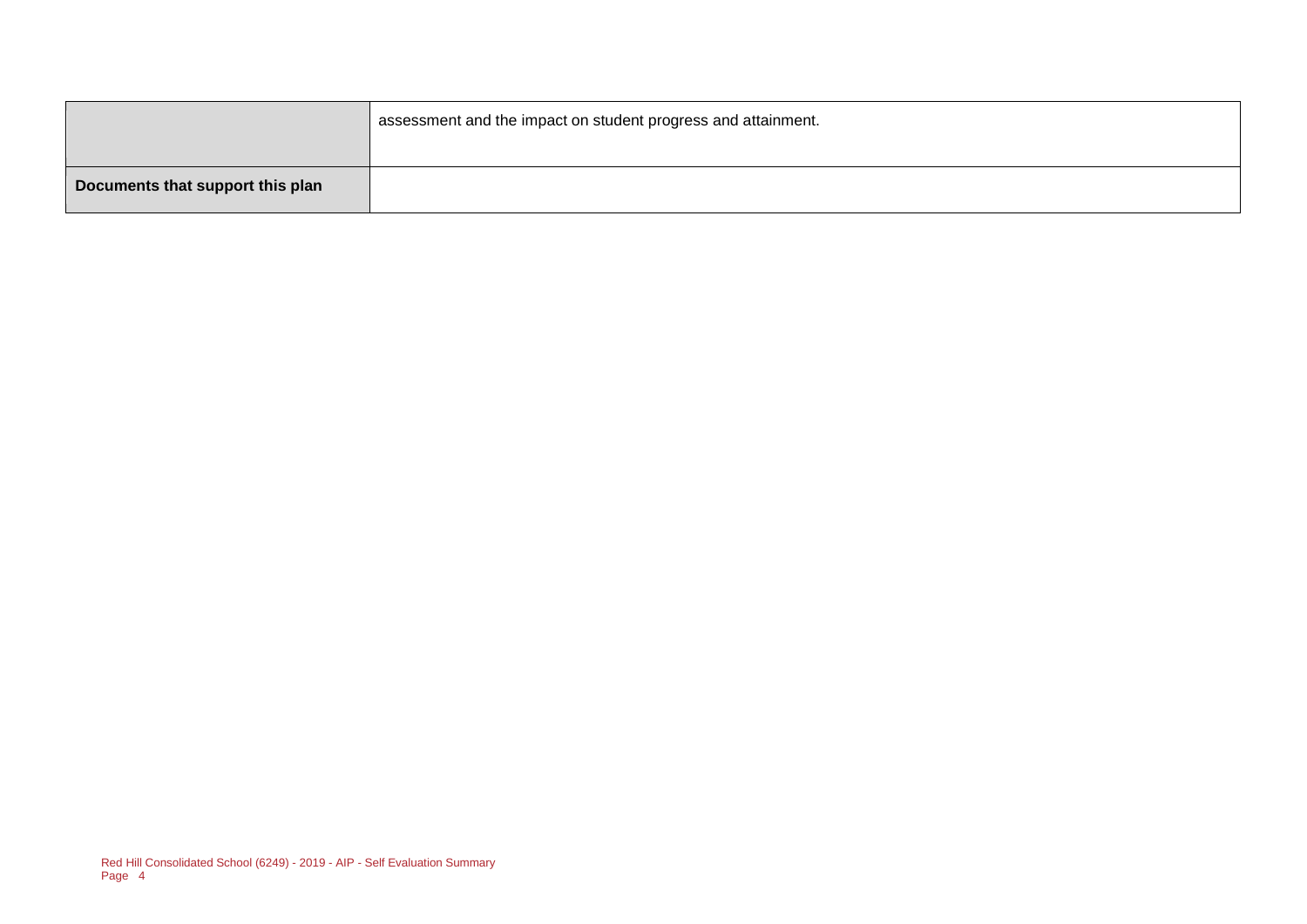# **SSP Goals Targets and KIS**

| Goal 1                                                                     | To increase Student Learning Growth in all areas of the curriculum with particular emphasis on building student capacity in<br>skills related to key growth indicators.                                       |  |
|----------------------------------------------------------------------------|---------------------------------------------------------------------------------------------------------------------------------------------------------------------------------------------------------------|--|
| Target 1.1                                                                 | NAPLAN Relative Growth data for the school to be at the expected proportions or better (i.e. low growth 25%, medium growth 50%, high growth<br>25%) for all areas of literacy and numeracy from 2017 onwards. |  |
|                                                                            | AusVELS 30% of students judged to be achieving at A or B for all subject areas.                                                                                                                               |  |
|                                                                            | School Staff Survey mean for Teacher Collaboration to be at 77.00 or higher each year over 2016-2019.                                                                                                         |  |
|                                                                            | ATS Survey mean for Teacher Effectiveness to be at 4.60 and Learning Confidence to be at 4.50 for 2017-2019.                                                                                                  |  |
|                                                                            |                                                                                                                                                                                                               |  |
| <b>Key Improvement Strategy 1.a</b><br>Curriculum planning and assessment  | Establish a whole school approach of continuously collecting, analysing and utilising evidence of learning to positively<br>impact student achievement.                                                       |  |
| Goal 2                                                                     | To improve students' cognitive engagement and active involvement in their learning                                                                                                                            |  |
| Target 2.1                                                                 | A steady improvement in mean scores achieved for ATS measures of Student Distress and Student Morale to reach 6.40 and 6.25 respectively by<br>2019                                                           |  |
|                                                                            | A steady improvement in the ATS mean scores for Classroom Behaviour and Student Safety, to reach 4.00 and 4.50 respectively by 2019.                                                                          |  |
|                                                                            |                                                                                                                                                                                                               |  |
| <b>Key Improvement Strategy 2.a</b><br><b>Building practice excellence</b> | Build teacher capacity in supporting students to evaluate, monitor, reflect on and exercise agency in their learning.                                                                                         |  |
| Goal 3                                                                     | To strengthen relationships and resilience through a positive and proactive approach and a growth mindset.                                                                                                    |  |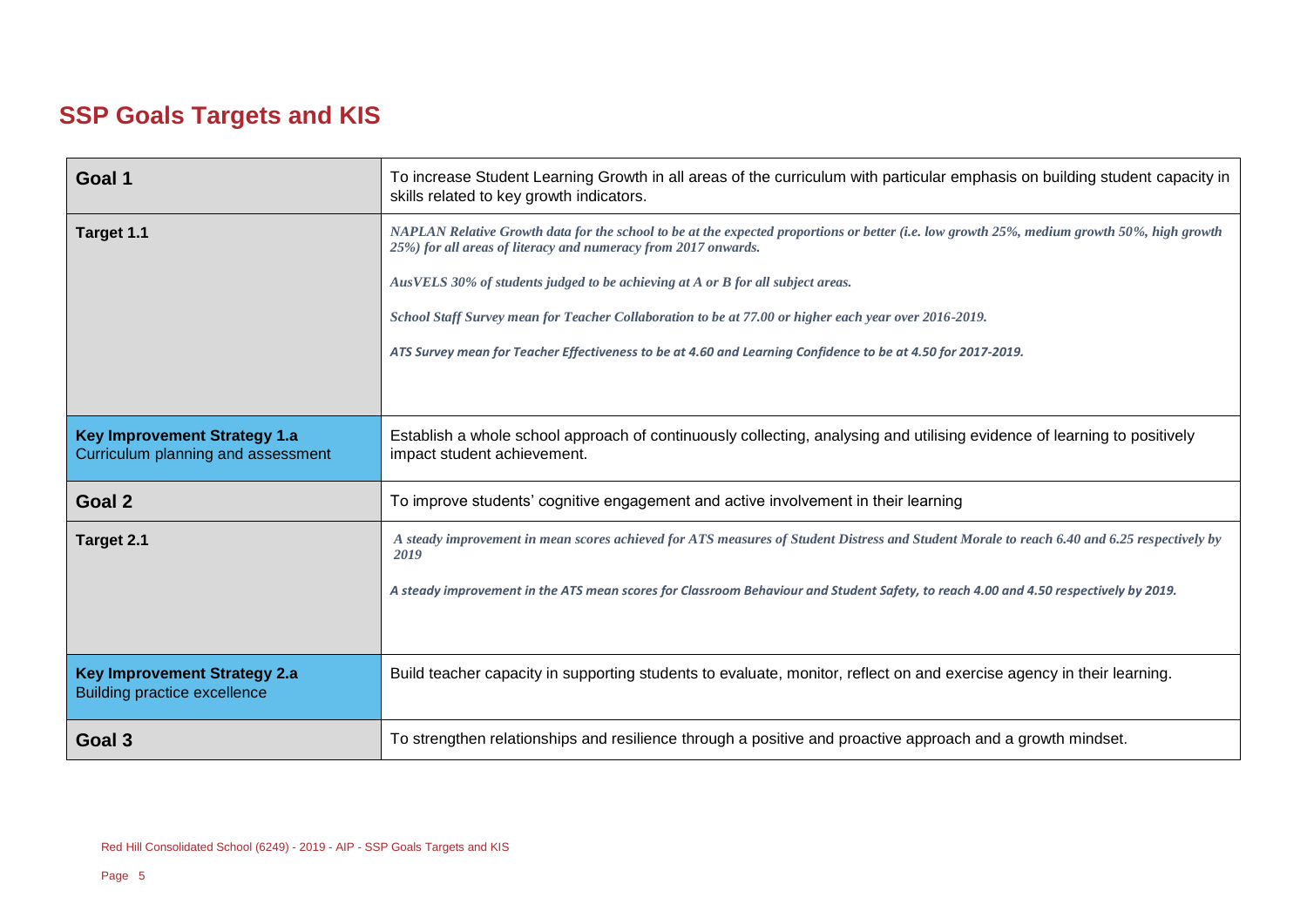| Target 3.1                                                  | Conduct Student Survey to evaluate effectiveness of mindfulness practices. Through a focus on the physical,<br>learning and play environments, we will increase student and community pride in our school by 10% in the<br>Parent Opinion Survey (to 65% positive responses) and Student sense of connectedness (to the 70% in ATOS<br>data) and attendence (to 94%) Increase attendence rate outside of family holiday category. |
|-------------------------------------------------------------|-----------------------------------------------------------------------------------------------------------------------------------------------------------------------------------------------------------------------------------------------------------------------------------------------------------------------------------------------------------------------------------------------------------------------------------|
| Key Improvement Strategy 3.a<br>Health and wellbeing        | Employ a school wide approach to the use of mindfulness practices that enhance student learning.                                                                                                                                                                                                                                                                                                                                  |
| Key Improvement Strategy 3.b<br><b>Building communities</b> | Build student and whole school pride through improvements to the school grounds and greater care of common spaces                                                                                                                                                                                                                                                                                                                 |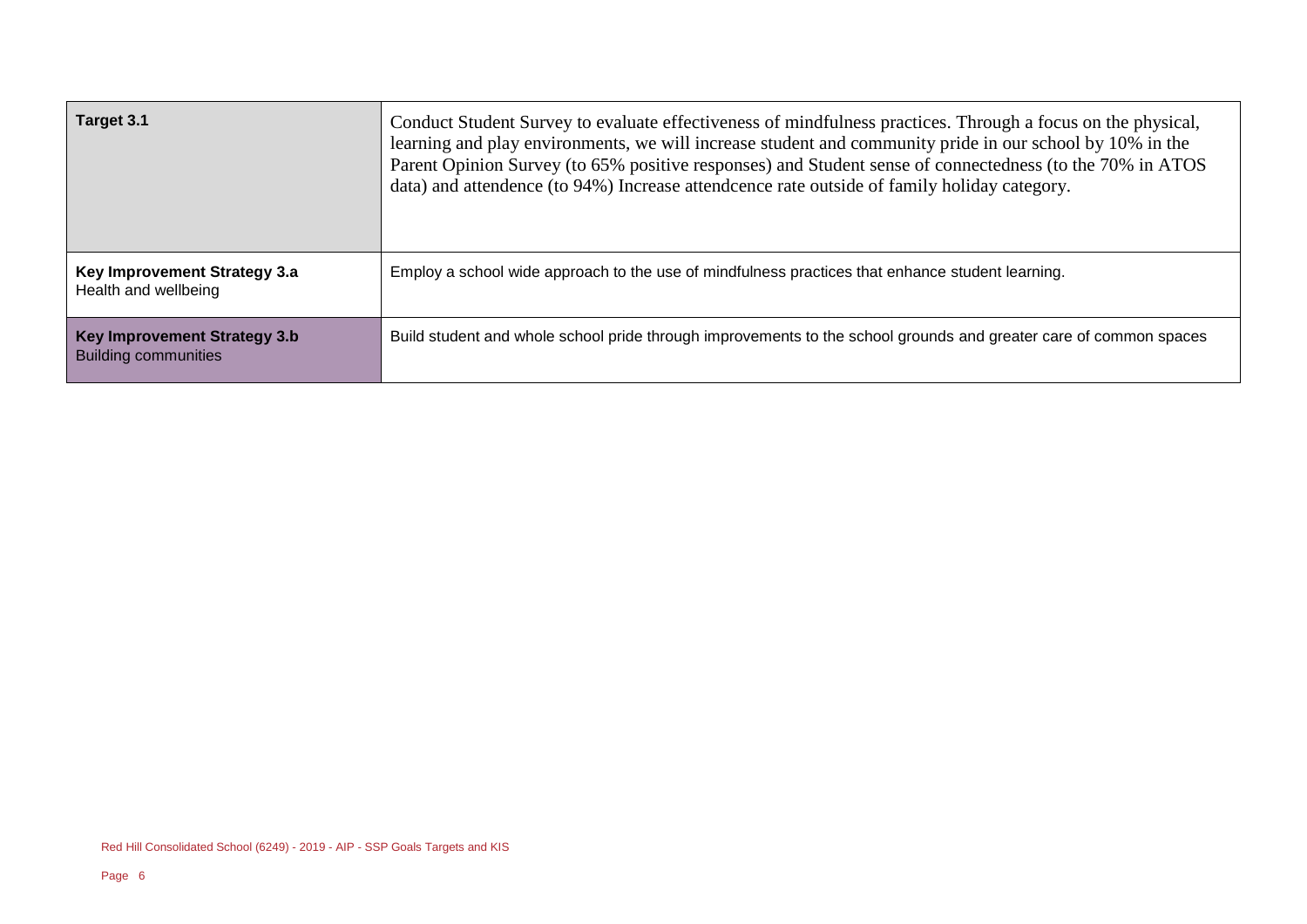### **Select Annual Goals and KIS**

| <b>Four Year Strategic Goals</b>                                                                                                                                                 | Is this<br>selected for<br>focus this<br>year? | <b>Four Year Strategic Targets</b>                                                                                                                                                                                                                                                                                                                                                                                                                                                                                                 | 12 month target<br>The 12 month target is an incremental step<br>towards meeting the 4-year target, using the<br>same data set.                                                                                                                                                                                                                                                                                       |
|----------------------------------------------------------------------------------------------------------------------------------------------------------------------------------|------------------------------------------------|------------------------------------------------------------------------------------------------------------------------------------------------------------------------------------------------------------------------------------------------------------------------------------------------------------------------------------------------------------------------------------------------------------------------------------------------------------------------------------------------------------------------------------|-----------------------------------------------------------------------------------------------------------------------------------------------------------------------------------------------------------------------------------------------------------------------------------------------------------------------------------------------------------------------------------------------------------------------|
| To increase Student Learning Growth<br>in all areas of the curriculum with<br>particular emphasis on building<br>student capacity in skills related to<br>key growth indicators. | Yes                                            | NAPLAN Relative Growth data for the school to be at the expected proportions<br>or better (i.e. low growth 25%, medium growth 50%, high growth 25%) for all<br>areas of literacy and numeracy from 2017 onwards.<br>AusVELS 30% of students judged to be achieving at A or B for all subject areas.<br>School Staff Survey mean for Teacher Collaboration to be at 77.00 or higher<br>each year over 2016-2019.<br>ATS Survey mean for Teacher Effectiveness to be at 4.60 and Learning<br>Confidence to be at 4.50 for 2017-2019. | NAPLAN Relative Growth in numeracy to<br>be at the expected proportions<br>(25%, 50%, 25%).<br>Continue to maintain high numbers of<br>students performing in the top two bands<br>and medium- high NAPLAN Relative<br>Growth in reading and writing.<br>School Staff Survey mean for Teacher<br>Collaboration to remain above 77.00.<br>ATS for Teacher Effectiveness and<br>Learning Confidence to be 75% or above. |
| To improve students' cognitive<br>engagement and active involvement<br>in their learning                                                                                         | Yes                                            | A steady improvement in mean scores achieved for ATS measures of Student<br>Distress and Student Morale to reach 6.40 and 6.25 respectively by 2019<br>A steady improvement in the ATS mean scores for Classroom Behaviour and<br>Student Safety, to reach 4.00 and 4.50 respectively by 2019.                                                                                                                                                                                                                                     | ATS for Student Sense of Confidence to<br>be 70% or above and Resilience to be<br>above 75%.                                                                                                                                                                                                                                                                                                                          |
| To strengthen relationships and<br>resilience through a positive and<br>proactive approach and a growth<br>mindset.                                                              | No                                             | Conduct Student Survey to evaluate effectiveness of<br>mindfulness practices. Through a focus on the physical,<br>learning and play environments, we will increase student and<br>community pride in our school by 10% in the Parent Opinion<br>Survey (to 65% positive responses) and Student sense of                                                                                                                                                                                                                            |                                                                                                                                                                                                                                                                                                                                                                                                                       |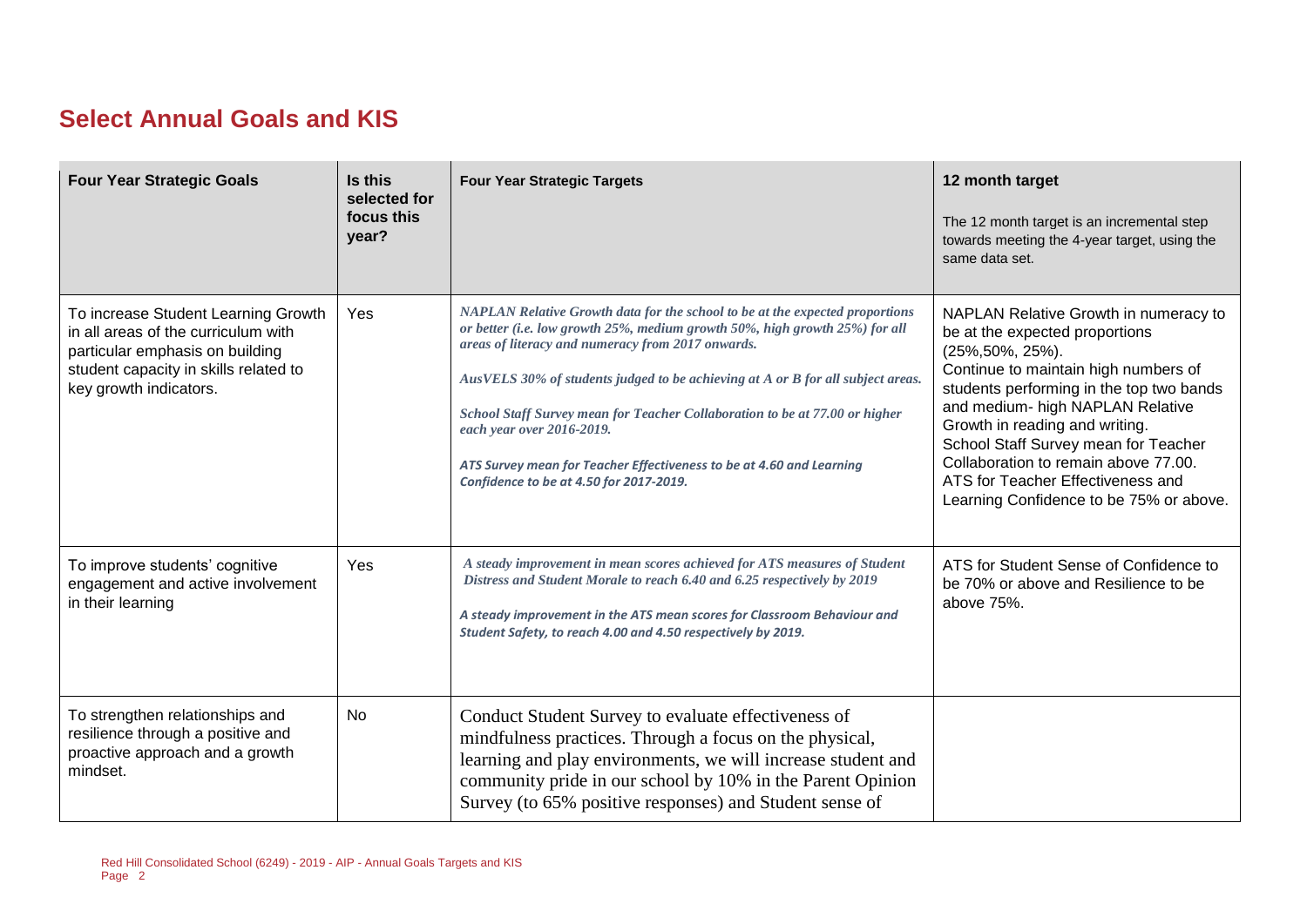|  | connectedness (to the 70% in ATOS data) and attendence (to<br>94%) Increase attendence rate outside of family holiday<br>category. |  |
|--|------------------------------------------------------------------------------------------------------------------------------------|--|
|--|------------------------------------------------------------------------------------------------------------------------------------|--|

| Goal 1                                                                                                                                                                                                                                                                                    | To increase Student Learning Growth in all areas of the curriculum with particular emphasis on building student capacity in<br>skills related to key growth indicators.                                                                                                                                                                                                                                                                                                                                                                                                                                                         |                                              |  |
|-------------------------------------------------------------------------------------------------------------------------------------------------------------------------------------------------------------------------------------------------------------------------------------------|---------------------------------------------------------------------------------------------------------------------------------------------------------------------------------------------------------------------------------------------------------------------------------------------------------------------------------------------------------------------------------------------------------------------------------------------------------------------------------------------------------------------------------------------------------------------------------------------------------------------------------|----------------------------------------------|--|
| 12 Month Target 1.1                                                                                                                                                                                                                                                                       | NAPLAN Relative Growth in numeracy to be at the expected proportions (25%, 50%, 25%).<br>Continue to maintain high numbers of students performing in the top two bands and medium- high NAPLAN Relative Growth in<br>reading and writing.<br>School Staff Survey mean for Teacher Collaboration to remain above 77.00.<br>ATS for Teacher Effectiveness and Learning Confidence to be 75% or above.                                                                                                                                                                                                                             |                                              |  |
| <b>Key Improvement Strategies</b>                                                                                                                                                                                                                                                         |                                                                                                                                                                                                                                                                                                                                                                                                                                                                                                                                                                                                                                 | Is this KIS selected for focus this<br>year? |  |
| KIS <sub>1</sub><br>Curriculum planning and assessment                                                                                                                                                                                                                                    | Establish a whole school approach of continuously collecting, analysing and utilising<br>evidence of learning to positively impact student achievement.                                                                                                                                                                                                                                                                                                                                                                                                                                                                         | Yes                                          |  |
| Explain why the school has selected this<br>KIS as a focus for this year. Please make<br>reference to the self-evaluation, relevant<br>school data, the progress against School<br>Strategic Plan (SSP) goals, targets, and the<br>diagnosis of issues requiring particular<br>attention. | The school is now positioned to have an explicit focus on assessment. In 2018, all staff participated in a Professional Learning<br>day exploring and auditing current assessment practices. The focus was to evaluate the effectiveness and relevance of the<br>range of tasks students are engaged in to measure progress and understanding. This identified a need for teachers to design<br>authentic fit for purpose assessments to reflect the learning context. In 2019, teachers will evaluate the impact of teaching and<br>learning by analysing multiple sources of data to maximise student learning opportunities. |                                              |  |
| Goal 2                                                                                                                                                                                                                                                                                    | To improve students' cognitive engagement and active involvement in their learning                                                                                                                                                                                                                                                                                                                                                                                                                                                                                                                                              |                                              |  |
| 12 Month Target 2.1                                                                                                                                                                                                                                                                       | ATS for Student Sense of Confidence to be 70% or above and Resilience to be above 75%.                                                                                                                                                                                                                                                                                                                                                                                                                                                                                                                                          |                                              |  |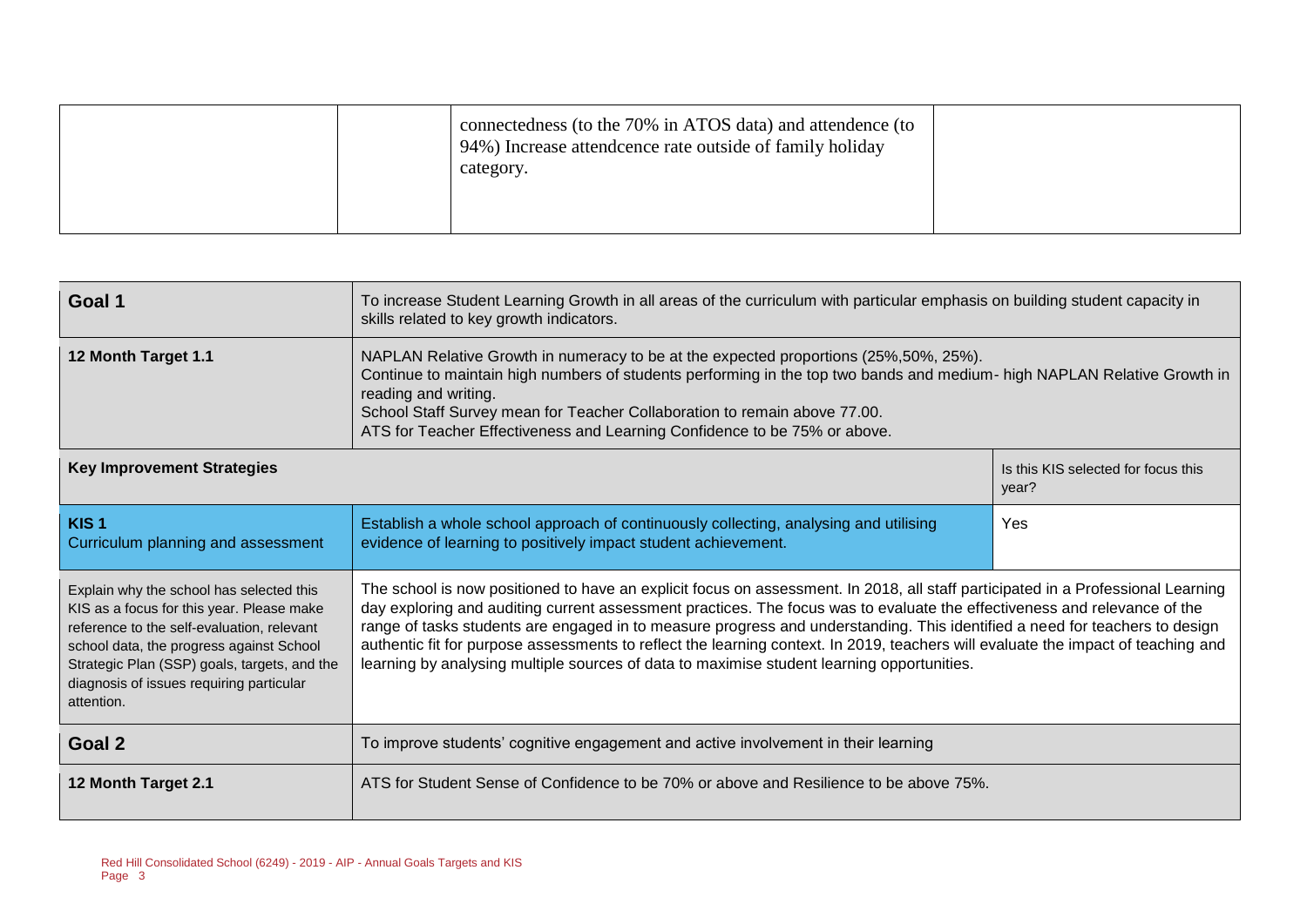| <b>Key Improvement Strategies</b>                                                                                                                                                                                                                                                         | Is this KIS selected for focus this<br>year?                                                                                                                                                                                                                                                                                                                                                                                                         |            |
|-------------------------------------------------------------------------------------------------------------------------------------------------------------------------------------------------------------------------------------------------------------------------------------------|------------------------------------------------------------------------------------------------------------------------------------------------------------------------------------------------------------------------------------------------------------------------------------------------------------------------------------------------------------------------------------------------------------------------------------------------------|------------|
| KIS <sub>1</sub><br><b>Building practice excellence</b>                                                                                                                                                                                                                                   | Build teacher capacity in supporting students to evaluate, monitor, reflect on and exercise<br>agency in their learning.                                                                                                                                                                                                                                                                                                                             | <b>Yes</b> |
| Explain why the school has selected this<br>KIS as a focus for this year. Please make<br>reference to the self-evaluation, relevant<br>school data, the progress against School<br>Strategic Plan (SSP) goals, targets, and the<br>diagnosis of issues requiring particular<br>attention. | To further strengthen the Inquiry pedagogical approach, student agency will be a focus area across the school. Through the<br>application of RHCS school wide Learner Assets- (Collaborator, Thinker, Inquirer and Self-Manager), students are more able<br>to articulate the skill sets required to identify their next steps in learning. We believe our students are ready to move forward<br>and actively exercise agency within their learning. |            |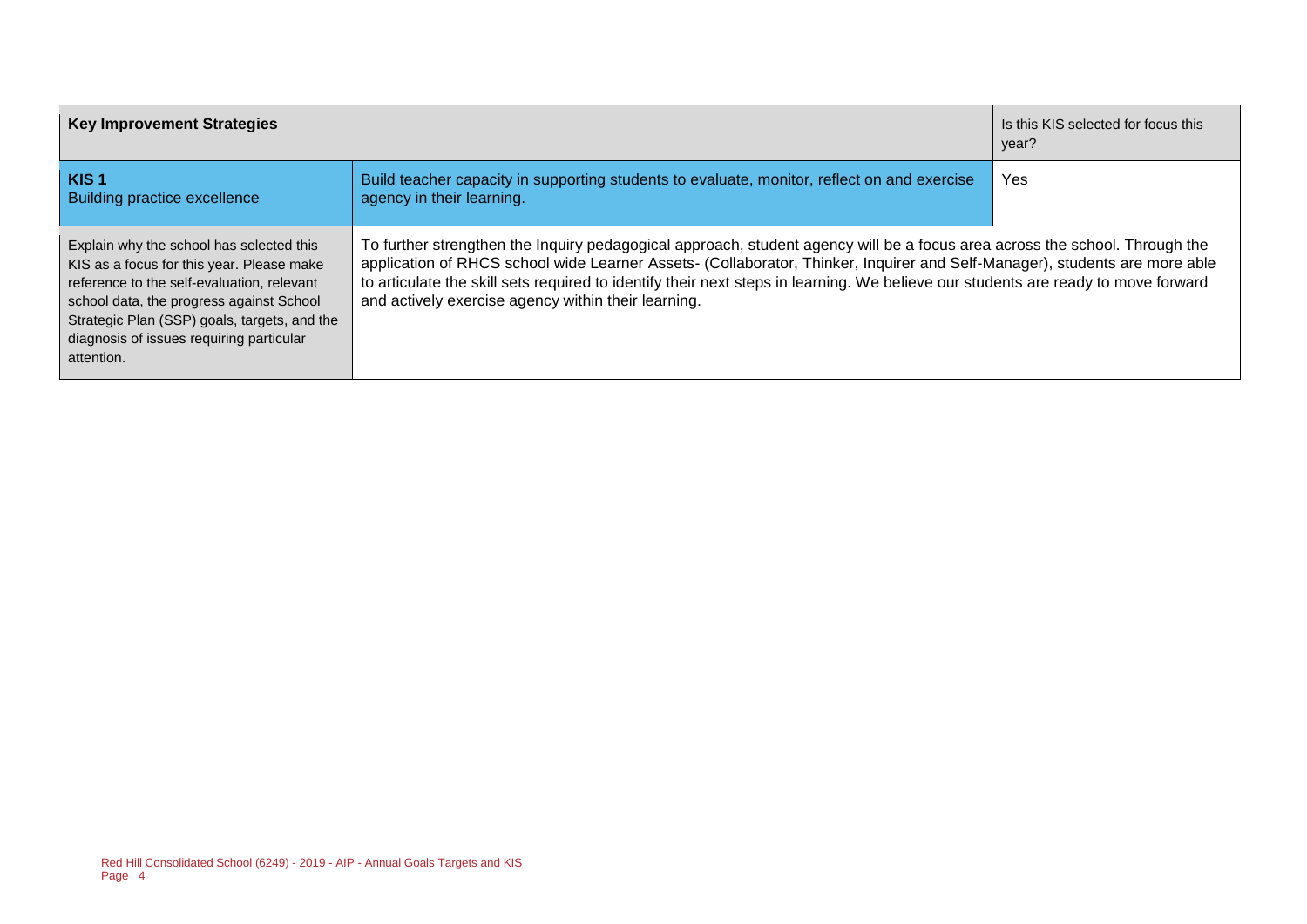### **Define Actions, Outcomes and Activities**

| Goal 1                                                    | To increase Student Learning Growth in all areas of the curriculum with particular emphasis on building student capacity in skills<br>related to key growth indicators.                                                                                                                                                                                                                                                                                                                                                                                                                                                                                                                                                                                                                                                                                                                                                                                                                                                 |
|-----------------------------------------------------------|-------------------------------------------------------------------------------------------------------------------------------------------------------------------------------------------------------------------------------------------------------------------------------------------------------------------------------------------------------------------------------------------------------------------------------------------------------------------------------------------------------------------------------------------------------------------------------------------------------------------------------------------------------------------------------------------------------------------------------------------------------------------------------------------------------------------------------------------------------------------------------------------------------------------------------------------------------------------------------------------------------------------------|
| 12 Month Target 1.1                                       | NAPLAN Relative Growth in numeracy to be at the expected proportions (25%, 50%, 25%).<br>Continue to maintain high numbers of students performing in the top two bands and medium- high NAPLAN Relative Growth in<br>reading and writing.<br>School Staff Survey mean for Teacher Collaboration to remain above 77.00.<br>ATS for Teacher Effectiveness and Learning Confidence to be 75% or above.                                                                                                                                                                                                                                                                                                                                                                                                                                                                                                                                                                                                                     |
| KIS <sub>1</sub><br>Curriculum planning and<br>assessment | Establish a whole school approach of continuously collecting, analysing and utilising evidence of learning to positively impact student<br>achievement.                                                                                                                                                                                                                                                                                                                                                                                                                                                                                                                                                                                                                                                                                                                                                                                                                                                                 |
| <b>Actions</b>                                            | * Develop teacher capacity and understanding to analyse and use evidence of learning to plan for effective teaching.<br>* To use effective conferencing strategies to enhance student performance in reading, writing and mathematics.<br>* Develop teacher knowledge and capacity to build effective teams to improve student outcomes through collaborative planning and<br>assessment practices, including moderation.                                                                                                                                                                                                                                                                                                                                                                                                                                                                                                                                                                                               |
| <b>Outcomes</b>                                           | Students:<br>* Will participate in at least one conference per term for reading, writing and mathematics and be able to identify and verbalise their<br>learning growth.<br>* Will be able to clearly identify their next step in learning in reading, writing and mathematics.<br>Teachers:<br>* Will confidently use a range of approaches to gather evidence of learning and will collaboratively design assessment tasks.<br>* Collaborative planning sessions will involve discussion about evidence of learning gathered, moderation of evidence and how to<br>use this information to plan for the next step in students' learning.<br>* Collaborative planning documents (What & How planners) will reflect discussion about evidence.<br>* Will create a PDP goal based around evidence of learning.<br>* Will participate in a peer observation process with a possible focus on evidence of learning.<br>Leaders:<br>* Will regularly observe teacher practice and be visible in the school (Learning Walks) |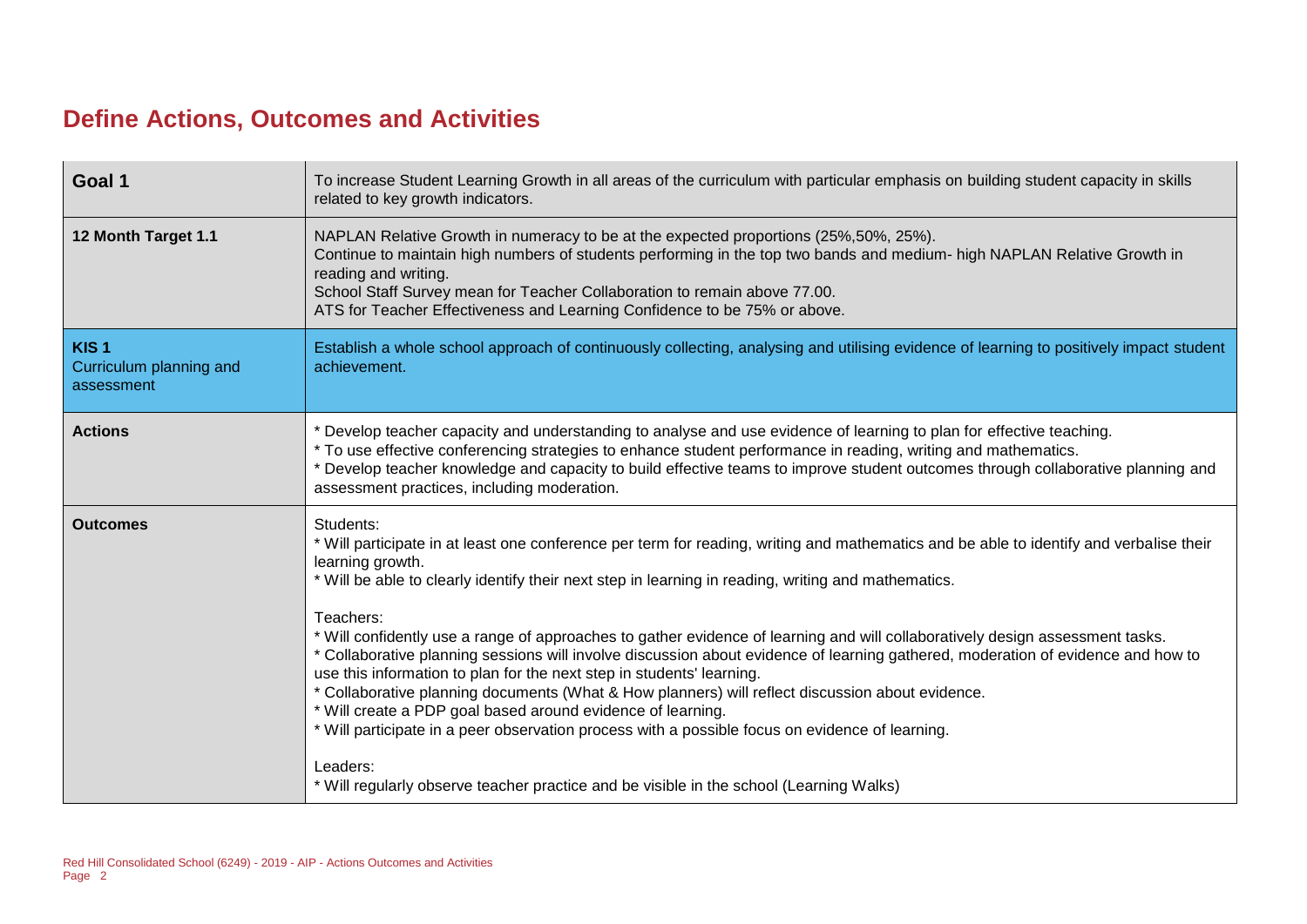|                                                                                                                 | *Will support teacher efficacy through the provision of strategically aligned professional learning opportunities.<br>* Discussions around staff PDP will have a focus on evidence of learning.                                                                                                                                                                                              |                                                                                                        |                                 |                                  |                                                        |  |  |  |
|-----------------------------------------------------------------------------------------------------------------|----------------------------------------------------------------------------------------------------------------------------------------------------------------------------------------------------------------------------------------------------------------------------------------------------------------------------------------------------------------------------------------------|--------------------------------------------------------------------------------------------------------|---------------------------------|----------------------------------|--------------------------------------------------------|--|--|--|
| <b>Success Indicators</b>                                                                                       | * Conference records<br>* Planning documents from collaborative planning<br>* Assessment tasks developed during collaborative planning<br>* Records from peer coaching model<br>* Professional readings<br>* PDP documentation<br>* Learning Walk documentation<br>* NAPLAN relative growth data<br>School staff survey data on collaboration, teacher effectiveness and learning confidence |                                                                                                        |                                 |                                  |                                                        |  |  |  |
| <b>Activities and Milestones</b>                                                                                |                                                                                                                                                                                                                                                                                                                                                                                              | Who                                                                                                    | Is this a PL<br><b>Priority</b> | When                             | <b>Budget</b>                                          |  |  |  |
| Teachers will use conferences as a formative and active<br>assessment tool in reading, writing and mathematics. |                                                                                                                                                                                                                                                                                                                                                                                              | ☑ Assistant Principal<br>$\triangleright$ Learning Specialist(s)<br>$\overline{\mathbf{z}}$ Teacher(s) | <b>ØPLP</b><br>Priority         | from:<br>Term 1<br>to:<br>Term 4 | \$2,000.00<br>$\Box$ Equity funding will<br>be used    |  |  |  |
| Professional learning about effective use of data and how to gather<br>evidence of learning.                    |                                                                                                                                                                                                                                                                                                                                                                                              | ☑ Assistant Principal<br>$\triangleright$ Learning Specialist(s)                                       | <b>☑</b> PLP<br>Priority        | from:<br>Term 1<br>to:<br>Term 4 | \$3,000.00<br>Equity funding will<br>$\Box$<br>be used |  |  |  |
| Each sub-school meeting to agenda an evidence of learning (data)<br>piece for discussion.                       |                                                                                                                                                                                                                                                                                                                                                                                              | $\triangledown$ Leadership Team<br>$\triangleright$ Year Level Co-ordinator(s)                         | $\Box$ PLP<br>Priority          | from:<br>Term 1<br>to:<br>Term 4 | \$0.00<br>Equity funding will<br>$\Box$<br>be used     |  |  |  |
| 8 after school PD sessions will be dedicated to exploring the<br>collection and use of evidence of learning.    |                                                                                                                                                                                                                                                                                                                                                                                              | $\boxtimes$ Assistant Principal                                                                        | <b>☑</b> PLP<br>Priority        | from:<br>Term 1                  | \$500.00                                               |  |  |  |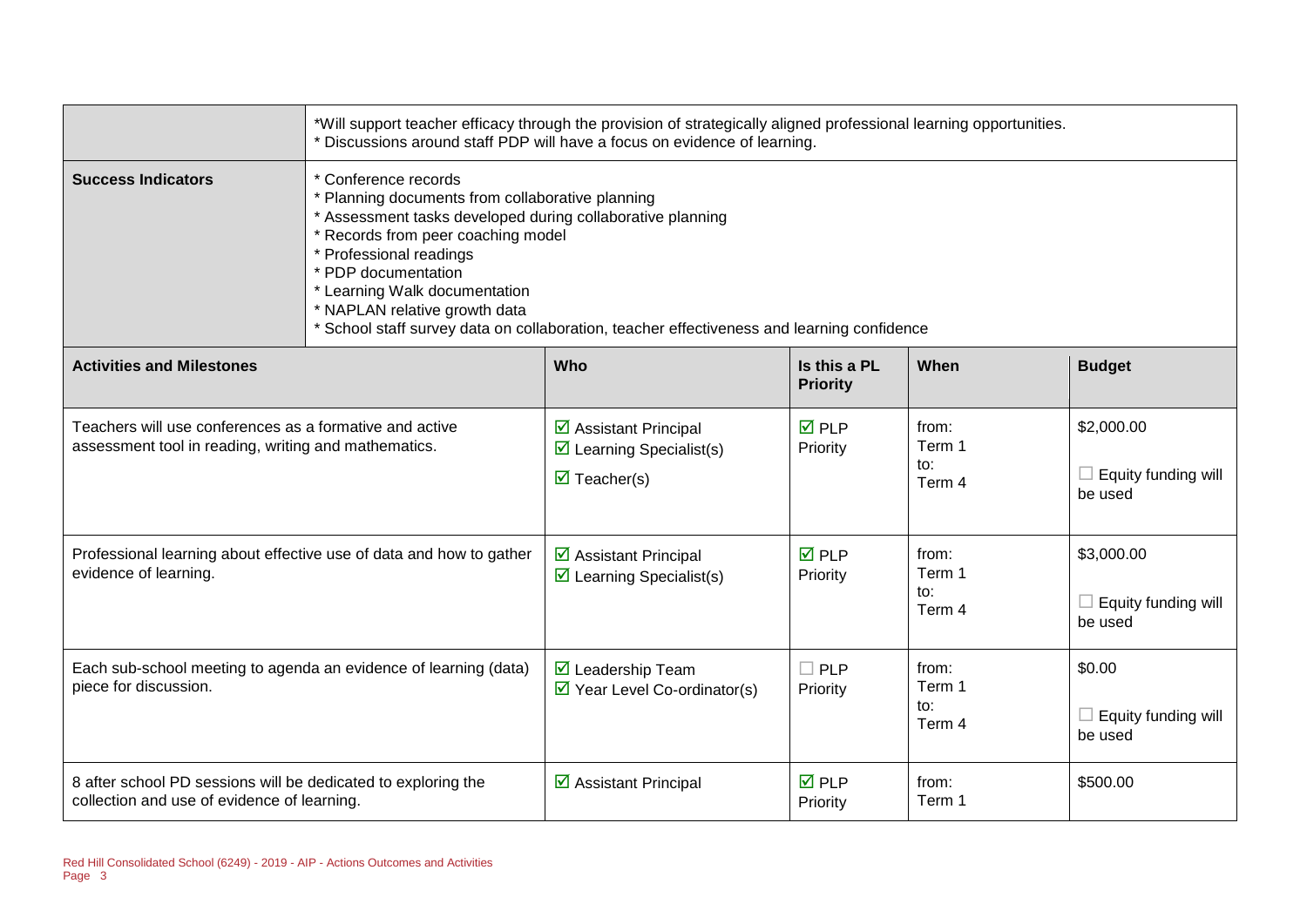|                                                                                                                                                                                                                                                                                                                                 |                                                                                                                                                                                                                                                                                                                                                                                                                                                                                                                                                                               | $\triangleright$ Learning Specialist(s)                                                                               |                          | to:<br>Term 4                    | Equity funding will<br>be used                       |  |
|---------------------------------------------------------------------------------------------------------------------------------------------------------------------------------------------------------------------------------------------------------------------------------------------------------------------------------|-------------------------------------------------------------------------------------------------------------------------------------------------------------------------------------------------------------------------------------------------------------------------------------------------------------------------------------------------------------------------------------------------------------------------------------------------------------------------------------------------------------------------------------------------------------------------------|-----------------------------------------------------------------------------------------------------------------------|--------------------------|----------------------------------|------------------------------------------------------|--|
| Teachers will participate in PD around using evidence of learning in<br>mathematics to plan for effective teaching - Full Pupil Free Day at<br>the start of term 2. This will be followed by all classroom teachers<br>using a professional practice day to transfer the professional<br>learning into best classroom practice. |                                                                                                                                                                                                                                                                                                                                                                                                                                                                                                                                                                               | ☑ Assistant Principal<br>$\triangleright$ Learning Specialist(s)                                                      | <b>☑</b> PLP<br>Priority | from:<br>Term 2<br>to:<br>Term 2 | \$15,150.00<br>$\Box$ Equity funding will<br>be used |  |
| Weekly 'What & How' planners to have evidence of discussion<br>around evidence of learning.                                                                                                                                                                                                                                     |                                                                                                                                                                                                                                                                                                                                                                                                                                                                                                                                                                               | ☑ Assistant Principal<br>$\triangleright$ Learning Specialist(s)<br>$\overline{\mathbf{M}}$ Team Leader(s)            | $\Box$ PLP<br>Priority   | from:<br>Term 1<br>to:<br>Term 4 | \$0.00<br>Equity funding will<br>be used             |  |
| Goal 2                                                                                                                                                                                                                                                                                                                          |                                                                                                                                                                                                                                                                                                                                                                                                                                                                                                                                                                               | To improve students' cognitive engagement and active involvement in their learning                                    |                          |                                  |                                                      |  |
| 12 Month Target 2.1                                                                                                                                                                                                                                                                                                             |                                                                                                                                                                                                                                                                                                                                                                                                                                                                                                                                                                               | ATS for Student Sense of Confidence to be 70% or above and Resilience to be above 75%.                                |                          |                                  |                                                      |  |
| KIS <sub>1</sub><br><b>Building practice excellence</b>                                                                                                                                                                                                                                                                         |                                                                                                                                                                                                                                                                                                                                                                                                                                                                                                                                                                               | Build teacher capacity in supporting students to evaluate, monitor, reflect on and exercise agency in their learning. |                          |                                  |                                                      |  |
| <b>Actions</b>                                                                                                                                                                                                                                                                                                                  | * To use effective conferences to enhance student performance and promote student agency in reading, writing and mathematics.<br>Build teacher capacity in using assessment as learning strategies, supporting students to evaluate and monitor learning (Learning<br>Link Tracking Sheets & Green Slips, Writing Genre Success Criteria, Reading Conference records)<br>Develop a consistent language for Learner Assets,<br>* Develop teacher capacity and knowledge around the use of a range of tools/strategies that students can use to make their thinking<br>visible. |                                                                                                                       |                          |                                  |                                                      |  |
| <b>Outcomes</b>                                                                                                                                                                                                                                                                                                                 | Students:<br>* Will participate in at least one conference per term for reading, writing and mathematics and be able to identify and verbalise their<br>learning growth.<br>* Will be able to clearly identify their next step in learning in reading, writing and mathematics. This will be shared with parents at 3-                                                                                                                                                                                                                                                        |                                                                                                                       |                          |                                  |                                                      |  |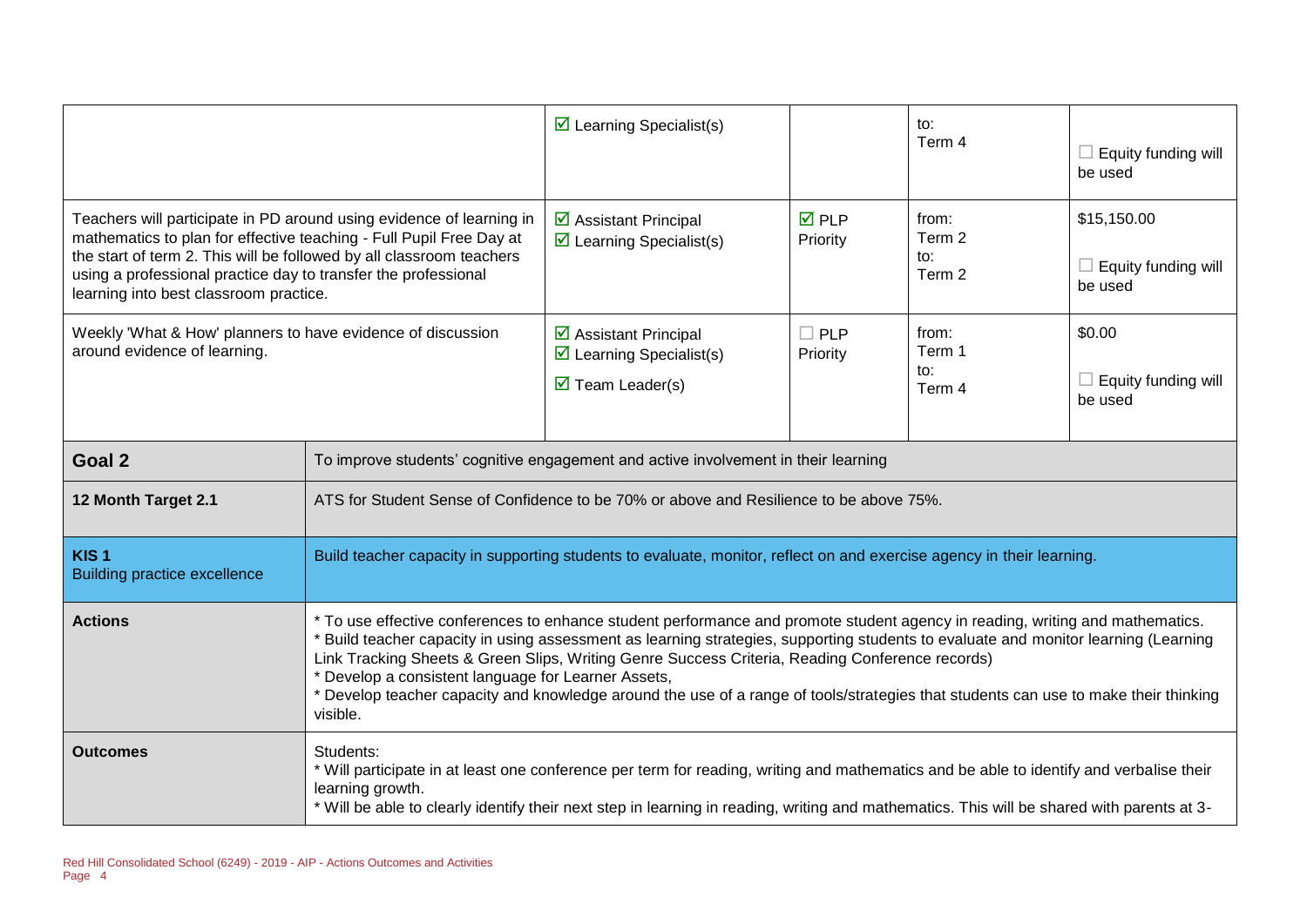|                                                                                                                                                                                                                                                                                                                                                                                                                                                        | way conference and Student Led Conferences.<br>* Will be able to use a range of tools, including visual organisers and different thinking routines, to make their thinking visible.<br>* Will identify the Learner Assets being developed and regularly reflect on their use of the Learner Assets.<br>Teachers:<br>* Will strategically plan to allow time for conferences to occur in reading, writing and mathematics and allocate time for students to<br>record growth using tracking sheets and success criteria rubrics.<br>* Will explicitly teach students how to utilise a range of tools to make thinking visible.<br>* Will participate in a peer observation process with a possible focus on assessment as learning or making thinking visible.<br>Leaders:<br>*Will support teacher efficacy through the provision of strategically aligned professional learning opportunities.<br>* Will regularly observe teacher practice and be visible in the school (Learning Walks) |                                                                                                        |                                 |                                  |                                               |  |
|--------------------------------------------------------------------------------------------------------------------------------------------------------------------------------------------------------------------------------------------------------------------------------------------------------------------------------------------------------------------------------------------------------------------------------------------------------|--------------------------------------------------------------------------------------------------------------------------------------------------------------------------------------------------------------------------------------------------------------------------------------------------------------------------------------------------------------------------------------------------------------------------------------------------------------------------------------------------------------------------------------------------------------------------------------------------------------------------------------------------------------------------------------------------------------------------------------------------------------------------------------------------------------------------------------------------------------------------------------------------------------------------------------------------------------------------------------------|--------------------------------------------------------------------------------------------------------|---------------------------------|----------------------------------|-----------------------------------------------|--|
| <b>Success Indicators</b>                                                                                                                                                                                                                                                                                                                                                                                                                              | * Planning documents evidencing use of a range of 'assessment as learning' techniques.<br>* Samples of students' self assessments and reflections, including tracking sheets, success criteria and reading conference records<br>* Learning tasks developed during collaborative planning that promote students using visual organisers or thinking routines that<br>encourage visible thinking<br>* Professional readings<br>* Records from peer coaching model<br>* Learning Walk documentation<br>* Data from Attitudes to School Survey for Student Sense of Confidence & Resilience                                                                                                                                                                                                                                                                                                                                                                                                   |                                                                                                        |                                 |                                  |                                               |  |
| <b>Activities and Milestones</b>                                                                                                                                                                                                                                                                                                                                                                                                                       |                                                                                                                                                                                                                                                                                                                                                                                                                                                                                                                                                                                                                                                                                                                                                                                                                                                                                                                                                                                            | Who                                                                                                    | Is this a PL<br><b>Priority</b> | When                             | <b>Budget</b>                                 |  |
| Teachers will participate in PD around using evidence of learning in<br>mathematics to plan for effective teaching - Full Pupil Free Day at<br>the start of term 2. This will be followed by all classroom teachers<br>using a professional practice day to transfer the professional<br>learning into best classroom practice. This will include the<br>exploration of using conferring as a tool to monitor progress and<br>set goals with students. |                                                                                                                                                                                                                                                                                                                                                                                                                                                                                                                                                                                                                                                                                                                                                                                                                                                                                                                                                                                            | ☑ Assistant Principal<br>$\triangleright$ Learning Specialist(s)<br>$\overline{\mathbf{M}}$ Teacher(s) | $\overline{M}$ PLP<br>Priority  | from:<br>Term 2<br>to:<br>Term 2 | \$15,150.00<br>Equity funding will<br>be used |  |
| Teachers will participate in PD around incorporating metacognition<br>and visible thinking tools to align with Amplify and allow for<br>improved student agency. This will be followed by all classroom                                                                                                                                                                                                                                                |                                                                                                                                                                                                                                                                                                                                                                                                                                                                                                                                                                                                                                                                                                                                                                                                                                                                                                                                                                                            | ☑ Assistant Principal<br>$\triangleright$ Learning Specialist(s)                                       | $\overline{M}$ PLP<br>Priority  | from:<br>Term 3                  | \$15,150.00                                   |  |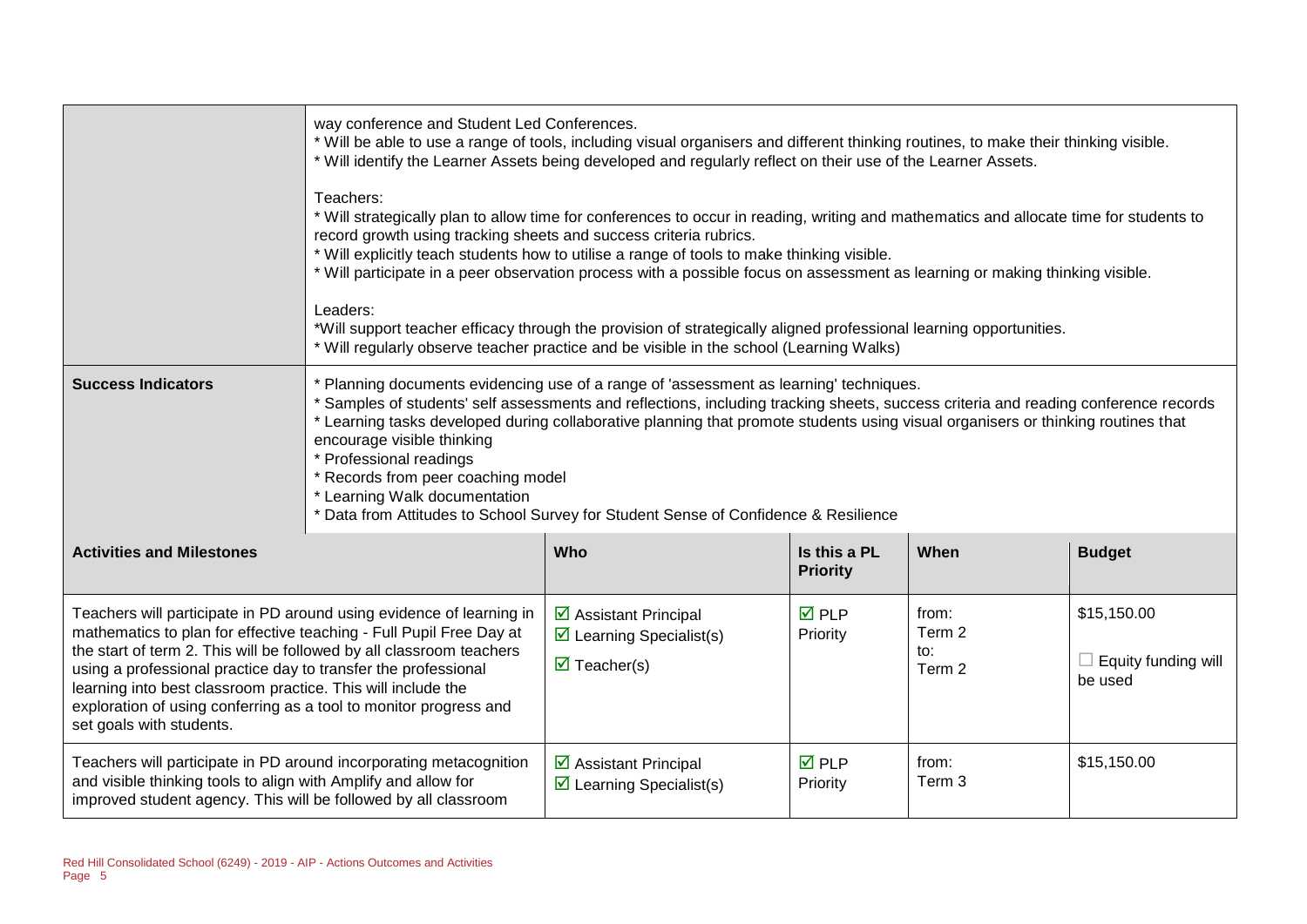| teachers using a professional practice day to transfer the<br>professional learning into best classroom practice.                           |                                                                                                                       |                                | to:<br>Term 3                               | Equity funding will<br>be used             |
|---------------------------------------------------------------------------------------------------------------------------------------------|-----------------------------------------------------------------------------------------------------------------------|--------------------------------|---------------------------------------------|--------------------------------------------|
| 4 after school PD sessions will be dedicated to exploring Amplify<br>and the connection to HITS.                                            | $\triangleright$ Assistant Principal<br>$\triangleright$ Learning Specialist(s)<br>$\triangleright$ Principal         | $\overline{M}$ PLP<br>Priority | from:<br>Term 3<br>to:<br>Term 4            | \$500.00<br>Equity funding will<br>be used |
| Weekly 'What & How' planners to have evidence of metacognition<br>and visible thinking tools being implemented in learning<br>environments. | $\triangleright$ Assistant Principal<br>$\triangleright$ Learning Specialist(s)<br>$\overline{\mathbf{y}}$ Teacher(s) | $\Box$ PLP<br>Priority         | from:<br>Term <sub>3</sub><br>to:<br>Term 4 | \$0.00<br>Equity funding will<br>be used   |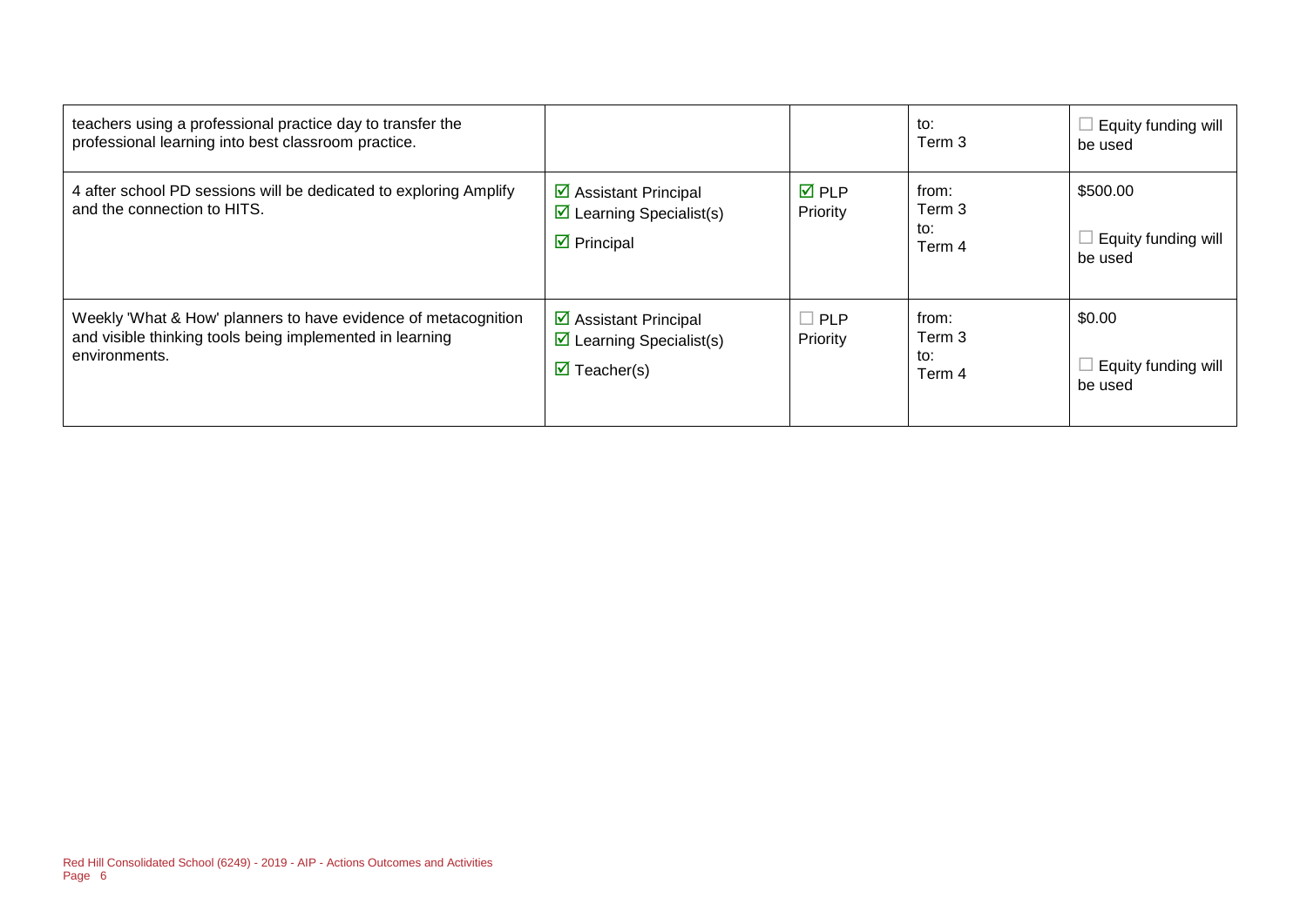### **Equity Funding Planner**

#### Equity Spending Totals

| Category                                                 | <b>Total proposed</b><br>budget (\$) | Spend (\$)  |
|----------------------------------------------------------|--------------------------------------|-------------|
| Equity funding associated with Activities and Milestones | \$0.00                               | \$0.00      |
| <b>Additional Equity funding</b>                         | \$100,456.00                         | \$20,498.00 |
| <b>Grand Total</b>                                       | \$100,456.00                         | \$20,498.00 |

#### Activities and Milestones

| <b>Activities and Milestones</b> | When | Category | Total proposed<br>budget (\$) | <b>Equity Spend (\$)</b> |
|----------------------------------|------|----------|-------------------------------|--------------------------|
| <b>Totals</b>                    |      |          | \$0.00                        | \$0.00                   |

#### Additional Equity spend

| Outline here any additional Equity spend for 2019                   | When                             | Category                               | <b>Total proposed</b><br>budget (\$) | Equity Spend (\$) |
|---------------------------------------------------------------------|----------------------------------|----------------------------------------|--------------------------------------|-------------------|
| Employment of a Learning support specialist from<br>Prep to Year 2. | from:<br>Term 1<br>to:<br>Term 4 | $\triangleright$ School-based staffing | \$100,456.00                         | \$20,498.00       |
| <b>Totals</b>                                                       |                                  |                                        |                                      | \$20,498.00       |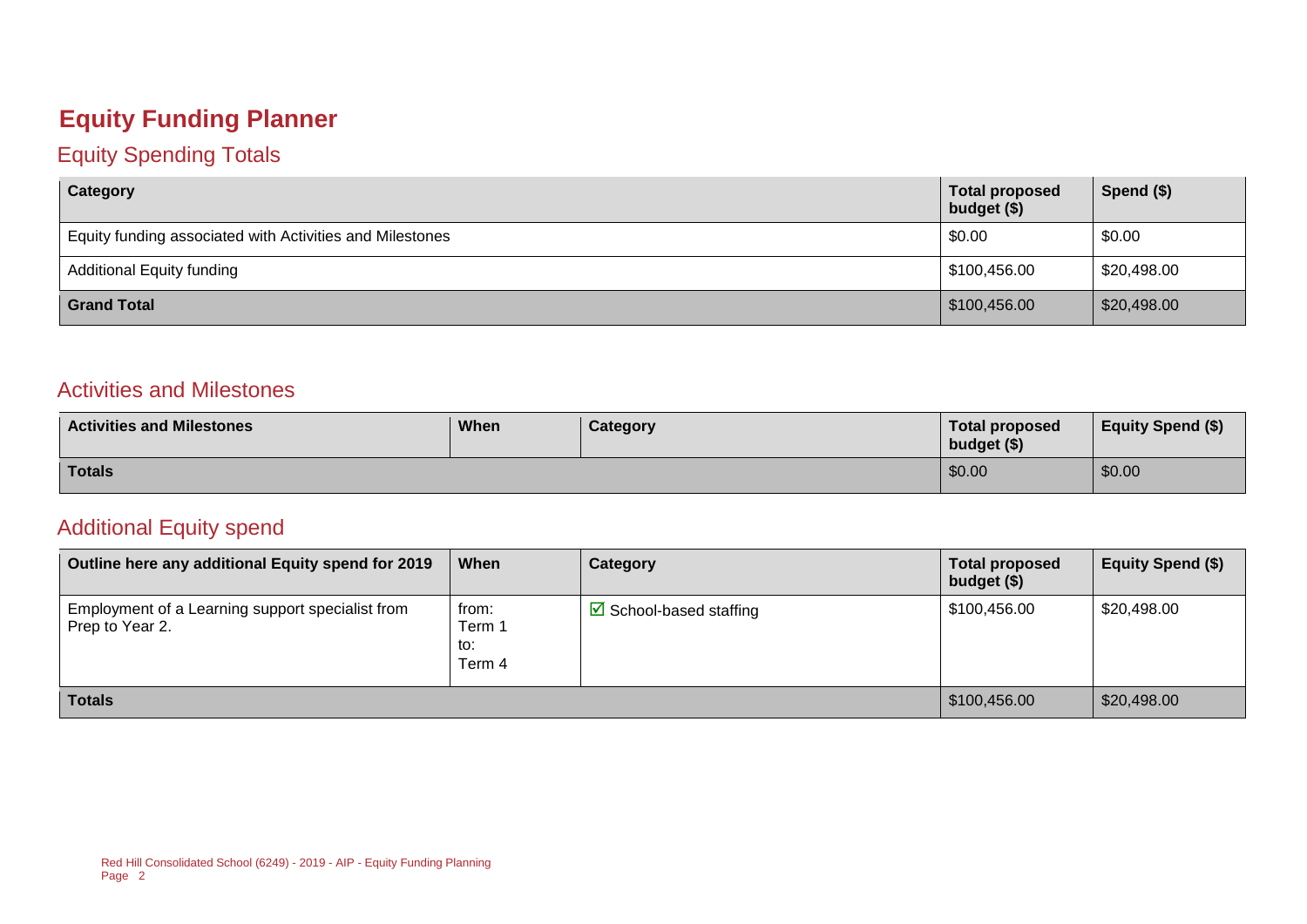# **Professional Learning and Development Plan**

| <b>Professional Learning</b><br><b>Priority</b>                                                                    | Who                                                                                                                          | When                                             | <b>Key Professional Learning</b><br><b>Strategies</b>                                                  | <b>Organisational Structure</b>                                                       | <b>Expertise Accessed</b>                                                      | Where                           |
|--------------------------------------------------------------------------------------------------------------------|------------------------------------------------------------------------------------------------------------------------------|--------------------------------------------------|--------------------------------------------------------------------------------------------------------|---------------------------------------------------------------------------------------|--------------------------------------------------------------------------------|---------------------------------|
| Teachers will use<br>conferences as a formative<br>and active assessment tool in                                   | $\overline{\mathbf{M}}$ Assistant<br>Principal<br>$\boxtimes$ Learning                                                       | from:<br>Term 1<br>$\mathsf{to}:$                | $\overline{\mathbf{z}}$ Planning<br>$\overline{\mathbf{2}}$ Peer observation<br>including feedback and | ☑ Formal School Meeting /<br><b>Internal Professional</b><br><b>Learning Sessions</b> | $\triangleright$ Literacy expertise<br>$\overline{\mathbf{d}}$ Internal staff  | $\overline{\mathsf{M}}$ On-site |
| reading, writing and<br>mathematics.                                                                               | Term 4<br>reflection<br>Specialist(s)<br>$\overline{\mathbf{M}}$ Teacher(s)<br>$\overline{\mathbf{2}}$ Demonstration lessons | $\overline{\mathbf{M}}$ Bastow<br>program/course |                                                                                                        |                                                                                       |                                                                                |                                 |
|                                                                                                                    |                                                                                                                              | ☑ Learning Specialist                            |                                                                                                        |                                                                                       |                                                                                |                                 |
|                                                                                                                    |                                                                                                                              |                                                  |                                                                                                        |                                                                                       | $\overline{\mathbf{y}}$ Literacy Leaders                                       |                                 |
|                                                                                                                    |                                                                                                                              |                                                  |                                                                                                        |                                                                                       | $\overline{\mathbf{M}}$ Departmental<br>resources                              |                                 |
|                                                                                                                    |                                                                                                                              |                                                  |                                                                                                        |                                                                                       | Literacy Toolkit                                                               |                                 |
| Professional learning about<br>effective use of data and how<br>to gather evidence of                              | $\overline{\mathbf{M}}$ Assistant<br>Principal<br>$\triangledown$ Learning                                                   | from:<br>Term 1<br>to:                           | $\overline{\mathbf{z}}$ Planning<br>$\overline{\mathbf{M}}$ Moderated assessment                       | ☑ Whole School Pupil<br>Free Day<br>$\triangledown$ Professional Practice             | $\triangleright$ Literacy expertise<br>$\overline{\mathbf{d}}$ Internal staff  | $\overline{\mathsf{M}}$ On-site |
| learning.                                                                                                          | Specialist(s)                                                                                                                | Term 4                                           | of student learning<br>$\boxtimes$ Student voice, including                                            | Day                                                                                   | $\overline{\mathbf{M}}$ Bastow<br>program/course                               |                                 |
|                                                                                                                    |                                                                                                                              |                                                  | input and feedback                                                                                     | ☑ Formal School Meeting /<br><b>Internal Professional</b>                             | $\triangleright$ Learning Specialist                                           |                                 |
|                                                                                                                    |                                                                                                                              |                                                  |                                                                                                        | <b>Learning Sessions</b>                                                              | $\triangleright$ Literacy Leaders                                              |                                 |
|                                                                                                                    |                                                                                                                              |                                                  |                                                                                                        |                                                                                       | $\overline{\mathbf{y}}$ Departmental<br>resources                              |                                 |
|                                                                                                                    |                                                                                                                              |                                                  |                                                                                                        |                                                                                       | Literacy Toolkit                                                               |                                 |
| 8 after school PD sessions<br>will be dedicated to exploring<br>the collection and use of<br>evidence of learning. | $\overline{\mathbf{z}}$ Assistant<br>Principal                                                                               | from:<br>Term 1                                  | $\overline{\mathbf{y}}$ Planning<br>$\triangleright$ Design of formative<br>assessments                | ☑ Whole School Pupil<br>Free Day                                                      | $\triangleright$ Literacy expertise<br>$\overline{\mathcal{A}}$ Internal staff | $\overline{\Box}$ On-site       |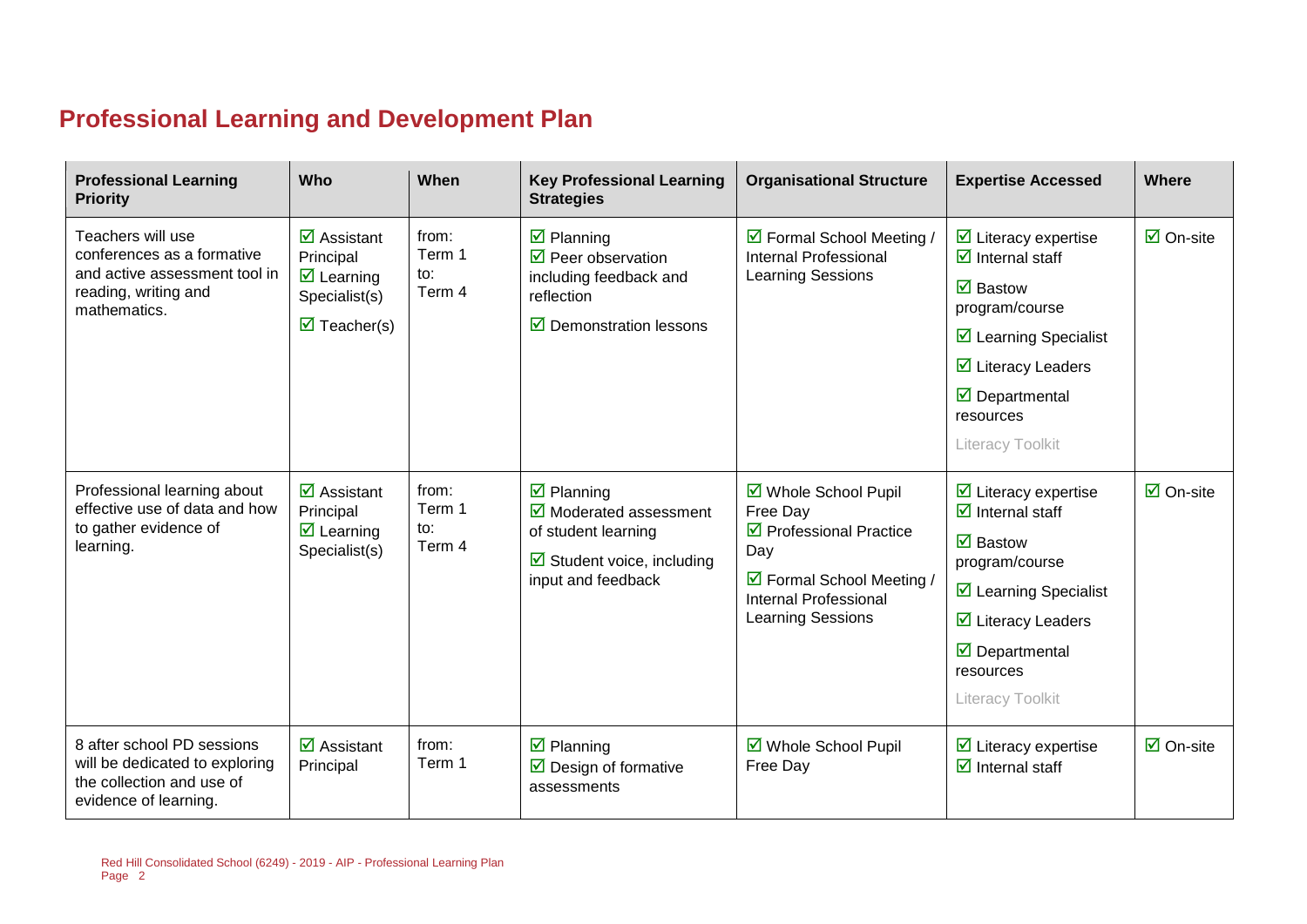|                                                                                                                                                                                                                                                                                                                                                                                                                            | $\overline{\mathbf{z}}$ Learning<br>Specialist(s)                                                                                         | to:<br>Term 4                    | $\triangledown$ Moderated assessment<br>of student learning                                                                                             | $\triangledown$ Professional Practice<br>Day<br>☑ Formal School Meeting /<br>Internal Professional<br>Learning Sessions                                            | $\boxtimes$ Bastow<br>program/course<br>$\boxtimes$ Learning Specialist<br>$\overline{\mathbf{M}}$ Literacy Leaders<br>$\overline{\mathbf{y}}$ Departmental<br>resources<br>pedagogical model                                              |                           |
|----------------------------------------------------------------------------------------------------------------------------------------------------------------------------------------------------------------------------------------------------------------------------------------------------------------------------------------------------------------------------------------------------------------------------|-------------------------------------------------------------------------------------------------------------------------------------------|----------------------------------|---------------------------------------------------------------------------------------------------------------------------------------------------------|--------------------------------------------------------------------------------------------------------------------------------------------------------------------|--------------------------------------------------------------------------------------------------------------------------------------------------------------------------------------------------------------------------------------------|---------------------------|
| Teachers will participate in<br>PD around using evidence of<br>learning in mathematics to<br>plan for effective teaching -<br>Full Pupil Free Day at the<br>start of term 2. This will be<br>followed by all classroom<br>teachers using a professional<br>practice day to transfer the<br>professional learning into<br>best classroom practice.                                                                          | $\overline{\mathbf{M}}$ Assistant<br>Principal<br>$\overline{\mathbf{z}}$ Learning<br>Specialist(s)                                       | from:<br>Term 2<br>to:<br>Term 2 | $\overline{\mathbf{z}}$ Planning<br>$\triangleright$ Design of formative<br>assessments<br>$\triangleright$ Moderated assessment<br>of student learning | ☑ Whole School Pupil<br>Free Day<br>$\triangledown$ Professional Practice<br>Day<br>☑ Formal School Meeting /<br><b>Internal Professional</b><br>Learning Sessions | $\overline{\mathbf{d}}$ Internal staff<br>$\overline{\mathbf{M}}$ Bastow<br>program/course<br>$\boxtimes$ Learning Specialist<br>$\triangledown$ Departmental<br>resources<br><b>Numeracy Strategy</b><br><b>HITS Pedagogical</b><br>Model | $\boxdot$ On-site         |
| Teachers will participate in<br>PD around using evidence of<br>learning in mathematics to<br>plan for effective teaching -<br>Full Pupil Free Day at the<br>start of term 2. This will be<br>followed by all classroom<br>teachers using a professional<br>practice day to transfer the<br>professional learning into<br>best classroom practice. This<br>will include the exploration of<br>using conferring as a tool to | $\overline{\mathbf{z}}$ Assistant<br>Principal<br>$\overline{\mathbf{z}}$ Learning<br>Specialist(s)<br>$\overline{\mathbf{z}}$ Teacher(s) | from:<br>Term 2<br>to:<br>Term 2 | $\boxtimes$ Planning<br>$\triangleright$ Design of formative<br>assessments<br>$\triangleright$ Moderated assessment<br>of student learning             | ☑ Whole School Pupil<br>Free Day<br>$\triangledown$ Professional Practice<br>Day<br>☑ Formal School Meeting /<br><b>Internal Professional</b><br>Learning Sessions | $\overline{\mathbf{d}}$ Internal staff<br>$\boxtimes$ Bastow<br>program/course<br>☑ Learning Specialist<br>$\overline{\mathbf{y}}$ Departmental<br>resources<br>Numeracy Strategy<br><b>HITS Pedagogical</b><br>Model                      | $\overline{\Box}$ On-site |